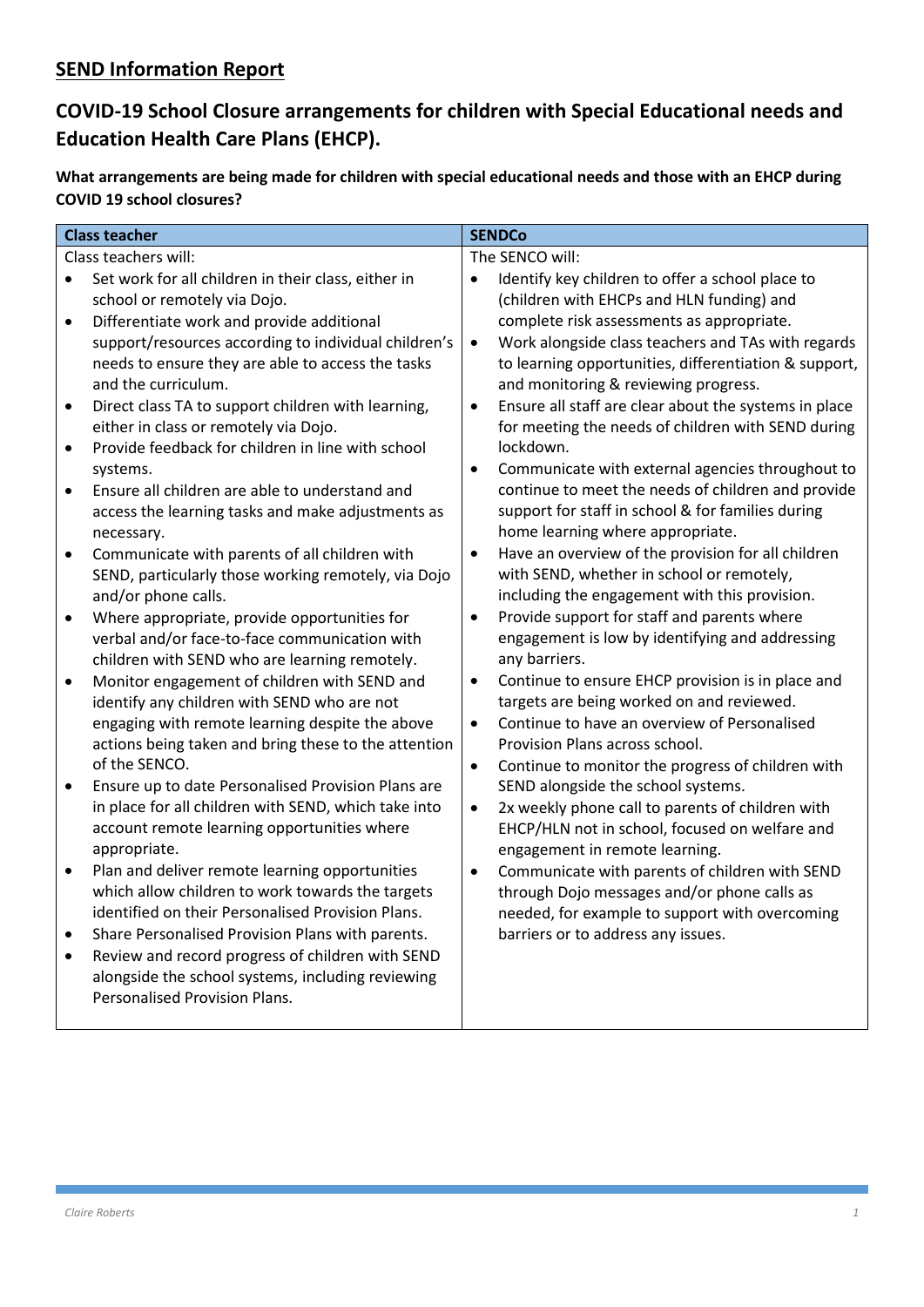Class teachers – via Class Dojo or phone call (0115 9155821)

SENCO – Claire Roberts – via Class Dojo, phone call (0115 9155821 or 07716522243) or email [claire.roberts@williambooth.nottingham.sch.uk](mailto:claire.roberts@williambooth.nottingham.sch.uk)

Remember you can also contact us on safeguarding@williambooth.nottingham.sch.uk or on 07719 710073 if you need urgent support.

## **My child has an EHCP and but they need to stay at home for medical reasons etc., what support will I get from school?**

Children with an EHCP are all attending school during lockdown. If this changes, we will complete a risk assessment, send work and tasks via Class Dojo in line with the EHCP and complete daily check ins with either TA, class teacher or SENCO.

#### **My child has an ECHP and is due an Annual Review, what arrangements are in place for this?**

Our current EHCP reviews are not due until the Summer Term. Reviews will go ahead inline in with their planned due dates. This may mean the use of a virtual meeting will be set up if schools are still closed/the county remain in lockdown. You will receive information regarding any reviews that are planned.

### **What arrangements are being made for the transition back into school once schools are reopened?**

School successfully supported transition for every member of the school community, including those with special educational needs, following the previous school closures during lockdown in 2020. We plan to use the systems and procedures we had in place at that time to ensure a smooth transition following this Spring lockdown. Arrangements will include: review of individual circumstances and needs, 1:1 transition sessions with a key staff member (face to face wherever possible), meetings with parents, involvement of external agencies, use of videos from key staff members, visual resources including timetables, photos of staff members and classrooms, reminders of routines and expectations, plans for assessing and planning learning.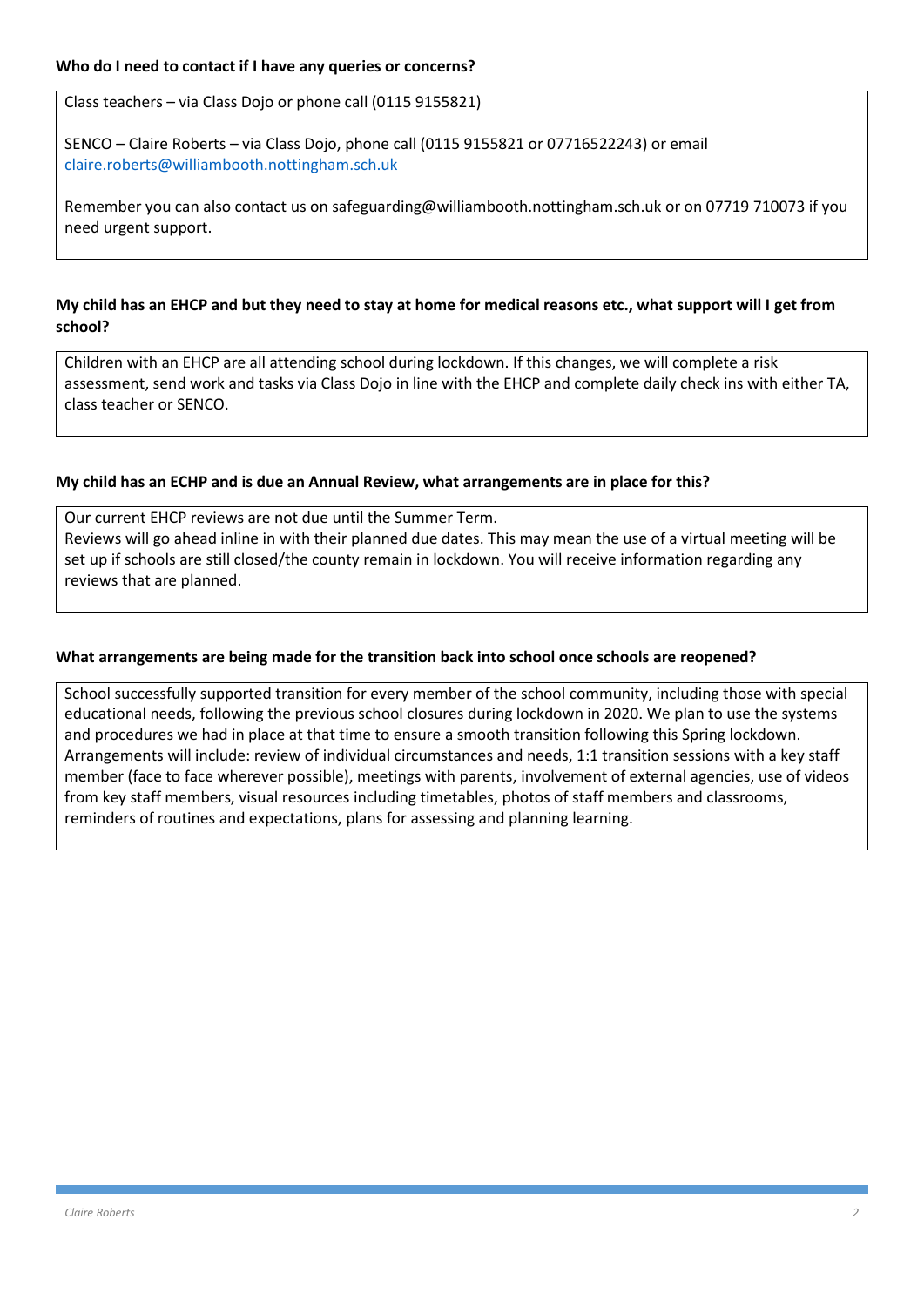| <b>SEND Code of Practice Requirement</b>                                                                                                                                                                                             | <b>Covid-19 Arrangements</b>                                                                                                                                                                                                                                                                                                                                                                                                                                                                                                                                                                                                                                                                                                                |
|--------------------------------------------------------------------------------------------------------------------------------------------------------------------------------------------------------------------------------------|---------------------------------------------------------------------------------------------------------------------------------------------------------------------------------------------------------------------------------------------------------------------------------------------------------------------------------------------------------------------------------------------------------------------------------------------------------------------------------------------------------------------------------------------------------------------------------------------------------------------------------------------------------------------------------------------------------------------------------------------|
| Arrangements for consulting parents of children with<br>SEN and involving them in their child's education                                                                                                                            | Parents can communicate with class teachers, TAs and<br>school SENCO via Class Dojo messaging, phone call or<br>email throughout the lockdown period.<br>Class staff will be in regular contact with parents,<br>particularly through Class Dojo.<br>School SENCO will communicate with parents as and<br>when needed, for example to support with any<br>particular issues, and to co-ordinate any meetings or<br>reviews that are due to take place.<br>Personalised Provision Plans will continue to be used to<br>support learning and will be shared with parents.                                                                                                                                                                     |
| Arrangements for assessing and reviewing children and<br>young people's progress towards outcomes. This should<br>include the opportunities available to work with parents<br>and young people as part of this assessment and review | The progress of children with special educational needs<br>will continue to monitored and reviewed through the<br>use of Personalised Provision Plans, marking and<br>feedback of work (both at school and remotely), school<br>assessment systems including AET and PIVATS.                                                                                                                                                                                                                                                                                                                                                                                                                                                                |
|                                                                                                                                                                                                                                      | Where there are issues or concerns around the progress<br>of a children with special educational needs, parents<br>and/or class teacher will raise these concerns and<br>additional measures will be put in place which may<br>include: a meeting via phone or video call with school<br>staff and parents, SENCO involvement, personalised<br>work being prepared, resources sent home to support<br>with work, a phone or video call or a video message to<br>the child from a staff member they have a close<br>relationship with.<br>The school has a clear timetable of annual reviews for<br>pupils with EHCPs. The SENCO will liaise with the Local<br>Authority and parents and complete 'remote' annual<br>reviews where possible. |
| Arrangements for supporting children and young<br>people in moving between phases of education                                                                                                                                       | Transition documents and paperwork will be completed<br>as normal. Class teachers and the SENCO will make<br>contact with the new school to discuss current<br>provision. A bespoke package of transition, taking into<br>account the views of the child, parents and<br>professionals will be put into place and may include:<br>meetings, 1:1 transition sessions with a key staff<br>member and visual aids such as photos and videos.                                                                                                                                                                                                                                                                                                   |
| The approach to teaching children and young people<br>with SEN, including remote learning opportunities for<br>children with and young people with SEN                                                                               | All children will be taught by the class teacher, either in<br>school or remotely via Dojo. All children, in school or<br>remotely learning, will follow the class timetable, with<br>work set for English, reading, maths and topic (phonics,<br>maths and topic for EYFS).                                                                                                                                                                                                                                                                                                                                                                                                                                                                |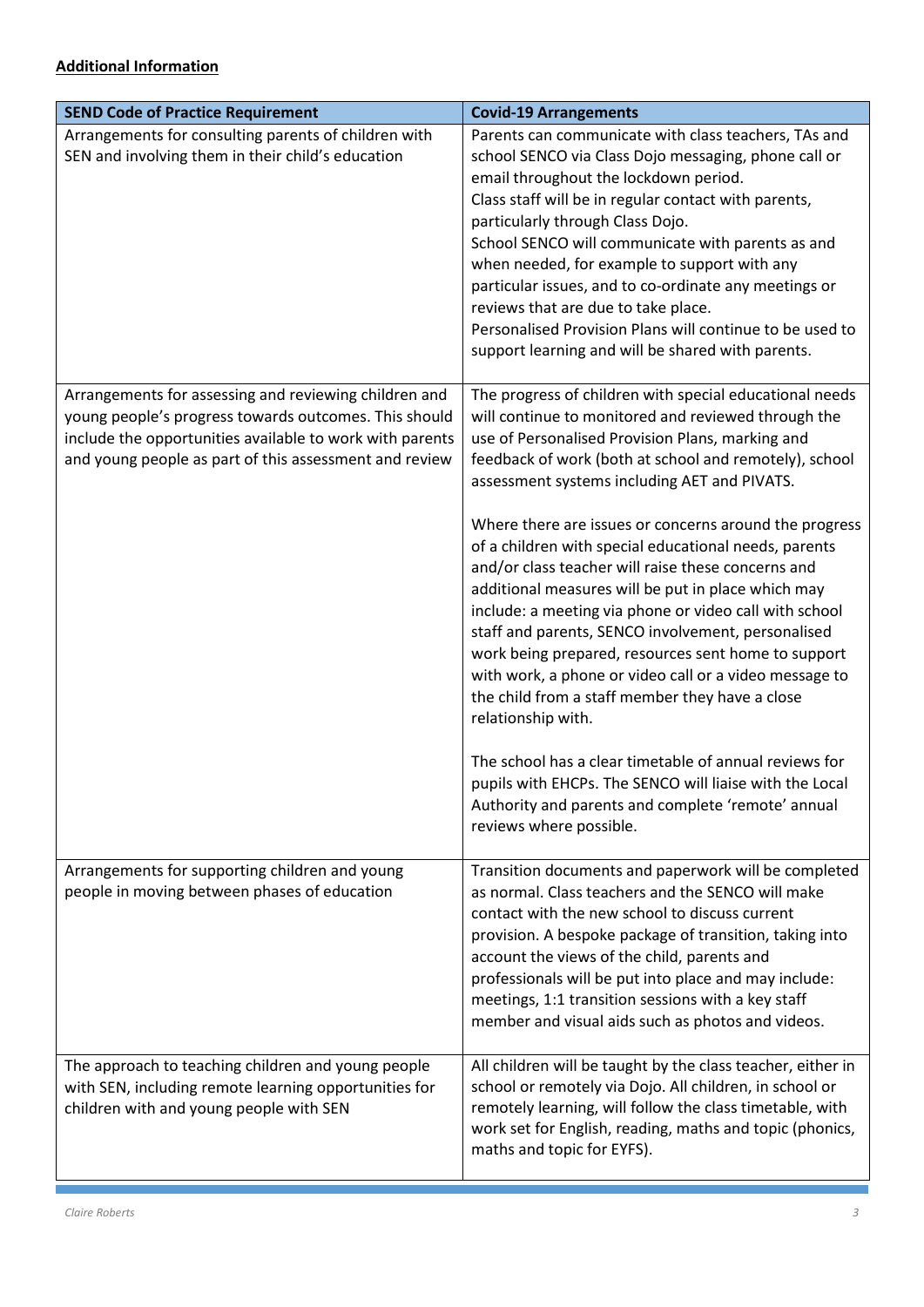|                                                                                                                     | Support for children in school remains largely as<br>normal, with the class teacher and class TA continuing<br>to offer support as they did pre-Covid.                                                                                                                |
|---------------------------------------------------------------------------------------------------------------------|-----------------------------------------------------------------------------------------------------------------------------------------------------------------------------------------------------------------------------------------------------------------------|
|                                                                                                                     | Remote learning tasks will be added to individual<br>children's Dojo portfolios and all tasks, in school and<br>remotely, will be differentiated according to individual<br>needs.                                                                                    |
|                                                                                                                     | Remote differentiation may include: additional<br>instructions, simpler instructions, verbal information,<br>additional resources, adapted level of<br>questions/outcome.                                                                                             |
|                                                                                                                     | Remote learning tasks will include an input and clear<br>instructions about the work the children need to<br>complete and how to submit the work. This will be<br>done using a video, photo or text.                                                                  |
|                                                                                                                     | Class teachers and TA will take into account children's<br>individual needs and abilities when setting remote<br>learning tasks, for example they will use verbal<br>instructions rather than written for younger children<br>and children with lower reading levels. |
|                                                                                                                     | All children working remotely have received a work<br>pack that includes resources to support them in<br>accessing the remote learning.                                                                                                                               |
|                                                                                                                     | Children requiring completely differentiated work (for<br>example those who would usually access our provision<br>group) will have personalised work planned and a<br>weekly pack sent home to support with this.                                                     |
| How adaptations are made to the curriculum and the<br>learning environment of children and young people<br>with SEN | All curriculum learning is being adapted to ensure it can<br>be accessed at home, with additional support put in<br>place including remote differentiation, resources sent<br>home and contact with school staff.                                                     |
|                                                                                                                     | Where the child is in school, they will continue to access<br>the same resources as they would during normal school<br>opening.                                                                                                                                       |
| Support for improving emotional and social<br>development.                                                          | All children will be contacted daily by the class teacher<br>or TA via Dojo. Class teacher and SENCO will work<br>together to ensure children requiring additional support<br>for emotional and social needs receive this support.                                    |
|                                                                                                                     | Parents can contact class teachers and/or SENCO if they<br>require further additional support.                                                                                                                                                                        |